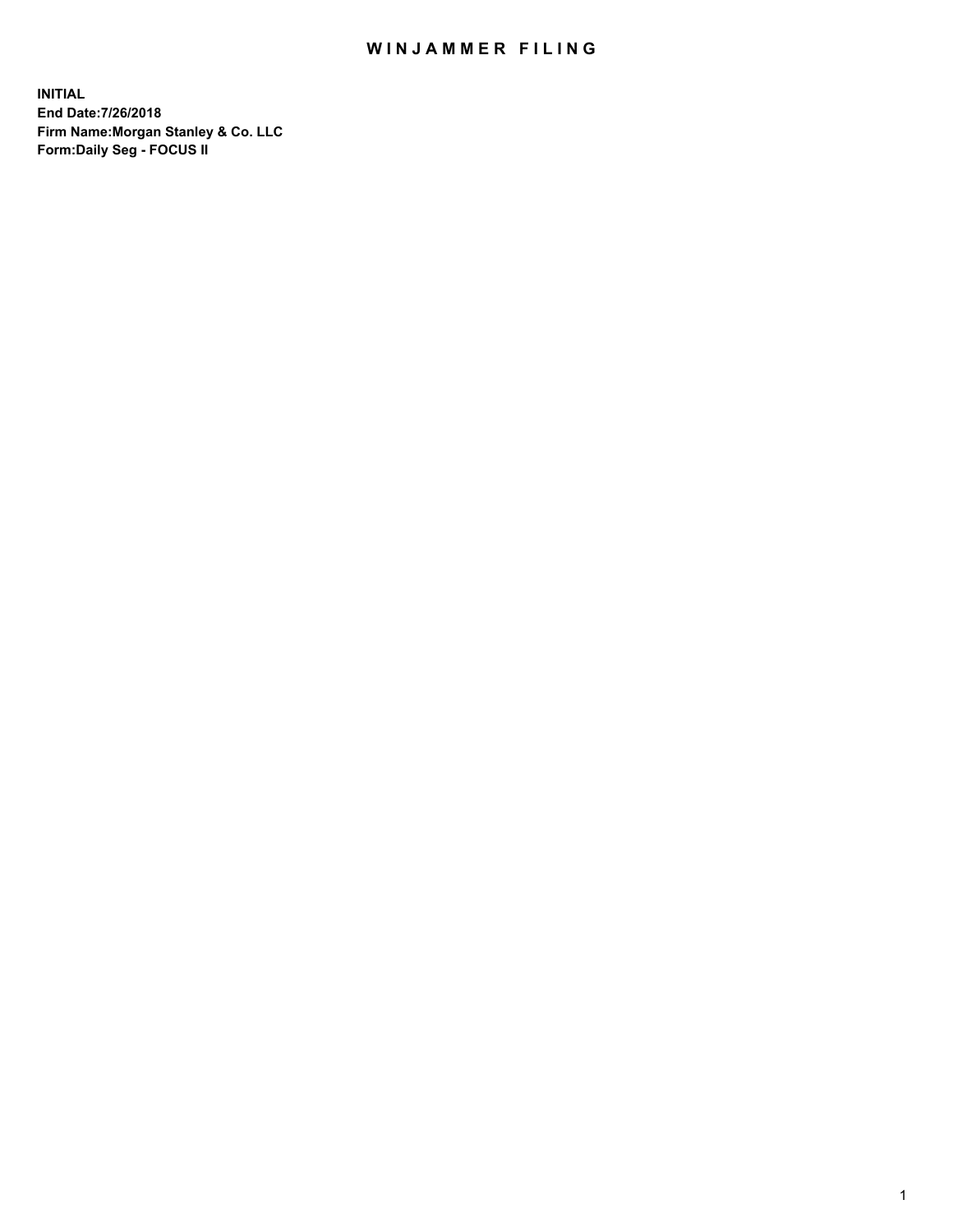## **Daily Segregation - Cover Page**

| Name of Company                                                                                                                                                                                                                                                                                                                  | Morgan Stanley & Co. LLC                                                  |
|----------------------------------------------------------------------------------------------------------------------------------------------------------------------------------------------------------------------------------------------------------------------------------------------------------------------------------|---------------------------------------------------------------------------|
| <b>Contact Name</b>                                                                                                                                                                                                                                                                                                              | <b>Ikram Shah</b>                                                         |
| <b>Contact Phone Number</b>                                                                                                                                                                                                                                                                                                      | 212-276-0963                                                              |
| <b>Contact Email Address</b>                                                                                                                                                                                                                                                                                                     | Ikram.shah@morganstanley.com                                              |
| FCM's Customer Segregated Funds Residual Interest Target (choose one):<br>a. Minimum dollar amount: ; or<br>b. Minimum percentage of customer segregated funds required:% ; or<br>c. Dollar amount range between: and; or<br>d. Percentage range of customer segregated funds required between:% and%.                           | 280,000,000<br>$\overline{\mathbf{0}}$<br>0 <sub>0</sub><br>00            |
| FCM's Customer Secured Amount Funds Residual Interest Target (choose one):<br>a. Minimum dollar amount: ; or<br>b. Minimum percentage of customer secured funds required:%; or<br>c. Dollar amount range between: and; or<br>d. Percentage range of customer secured funds required between: % and %.                            | 140,000,000<br>$\overline{\mathbf{0}}$<br><u>00</u><br>0 <sub>0</sub>     |
| FCM's Cleared Swaps Customer Collateral Residual Interest Target (choose one):<br>a. Minimum dollar amount: ; or<br>b. Minimum percentage of cleared swaps customer collateral required:% ; or<br>c. Dollar amount range between: and; or<br>d. Percentage range of cleared swaps customer collateral required between: % and %. | 92,000,000<br><u>0</u><br>$\underline{0} \underline{0}$<br>0 <sub>0</sub> |

Attach supporting documents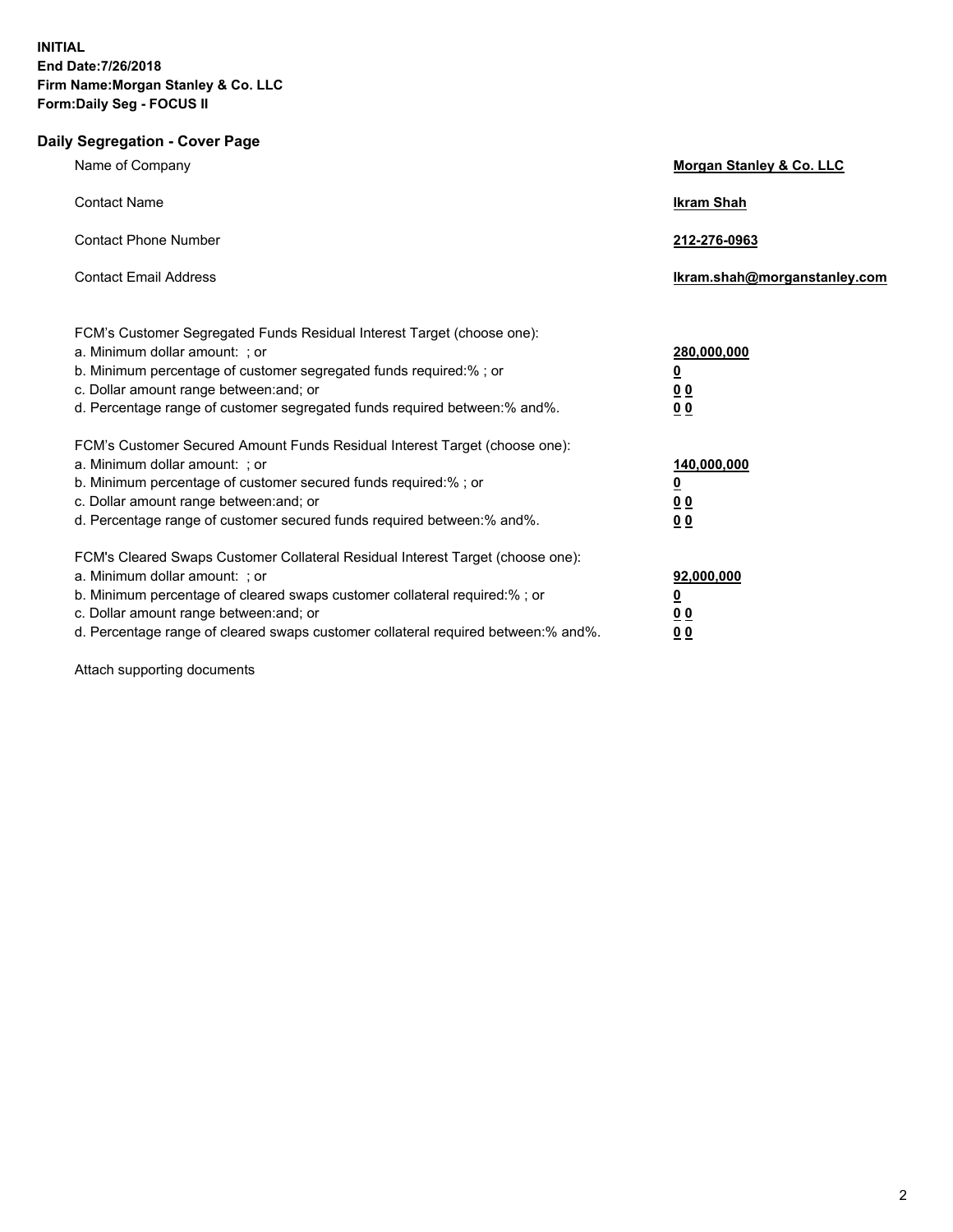## **Daily Segregation - Secured Amounts**

|     | Foreign Futures and Foreign Options Secured Amounts                                                                  |                                                              |
|-----|----------------------------------------------------------------------------------------------------------------------|--------------------------------------------------------------|
|     | Amount required to be set aside pursuant to law, rule or regulation of a foreign                                     | $0$ [7305]                                                   |
| 1.  | government or a rule of a self-regulatory organization authorized thereunder                                         |                                                              |
|     | Net ledger balance - Foreign Futures and Foreign Option Trading - All Customers<br>A. Cash                           |                                                              |
|     |                                                                                                                      | 3,263,676,105 [7315]                                         |
| 2.  | B. Securities (at market)                                                                                            | 2,232,615,661 [7317]                                         |
| 3.  | Net unrealized profit (loss) in open futures contracts traded on a foreign board of trade<br>Exchange traded options | -297,812,488 [7325]                                          |
|     | a. Market value of open option contracts purchased on a foreign board of trade                                       | 34,796,332 [7335]                                            |
|     | b. Market value of open contracts granted (sold) on a foreign board of trade                                         | -26,222,739 [7337]                                           |
| 4.  | Net equity (deficit) (add lines 1.2. and 3.)                                                                         | 5,207,052,871 [7345]                                         |
| 5.  | Account liquidating to a deficit and account with a debit balances - gross amount                                    | 177,035,020 [7351]                                           |
|     | Less: amount offset by customer owned securities                                                                     | <mark>-176,627,034</mark> [7352] <mark>407,986</mark> [7354] |
| 6.  | Amount required to be set aside as the secured amount - Net Liquidating Equity                                       | 5,207,460,857 [7355]                                         |
|     | Method (add lines 4 and 5)                                                                                           |                                                              |
| 7.  | Greater of amount required to be set aside pursuant to foreign jurisdiction (above) or line<br>6.                    | 5,207,460,857 [7360]                                         |
|     | FUNDS DEPOSITED IN SEPARATE REGULATION 30.7 ACCOUNTS                                                                 |                                                              |
| 1.  | Cash in banks                                                                                                        |                                                              |
|     | A. Banks located in the United States                                                                                | 539,549,695 [7500]                                           |
|     | B. Other banks qualified under Regulation 30.7                                                                       | 535,027,504 [7520] 1,074,577,199                             |
|     |                                                                                                                      | [7530]                                                       |
| 2.  | Securities                                                                                                           |                                                              |
|     | A. In safekeeping with banks located in the United States                                                            | 148, 349, 281 [7540]                                         |
|     | B. In safekeeping with other banks qualified under Regulation 30.7                                                   | 0 [7560] 148,349,281 [7570]                                  |
| 3.  | Equities with registered futures commission merchants                                                                |                                                              |
|     | A. Cash                                                                                                              | 6,304,800 [7580]                                             |
|     | <b>B.</b> Securities                                                                                                 | $0$ [7590]                                                   |
|     | C. Unrealized gain (loss) on open futures contracts                                                                  | 753,997 [7600]                                               |
|     | D. Value of long option contracts                                                                                    | $0$ [7610]                                                   |
|     | E. Value of short option contracts                                                                                   | 0 [7615] 7,058,797 [7620]                                    |
| 4.  | Amounts held by clearing organizations of foreign boards of trade                                                    |                                                              |
|     | A. Cash                                                                                                              | $0$ [7640]                                                   |
|     | <b>B.</b> Securities                                                                                                 | $0$ [7650]                                                   |
|     | C. Amount due to (from) clearing organization - daily variation                                                      | $0$ [7660]                                                   |
|     | D. Value of long option contracts                                                                                    | $0$ [7670]                                                   |
|     | E. Value of short option contracts                                                                                   | 0 [7675] 0 [7680]                                            |
| 5.  | Amounts held by members of foreign boards of trade                                                                   |                                                              |
|     | A. Cash                                                                                                              | 2,374,974,395 [7700]                                         |
|     | <b>B.</b> Securities                                                                                                 | 2,084,266,381 [7710]                                         |
|     | C. Unrealized gain (loss) on open futures contracts                                                                  | -298,566,485 [7720]                                          |
|     | D. Value of long option contracts                                                                                    | 34,796,332 [7730]                                            |
|     | E. Value of short option contracts                                                                                   | -26,222,739 [7735] 4,169,247,884                             |
|     |                                                                                                                      | $[7740]$                                                     |
| 6.  | Amounts with other depositories designated by a foreign board of trade                                               | $0$ [7760]                                                   |
| 7.  | Segregated funds on hand                                                                                             | $0$ [7765]                                                   |
| 8.  | Total funds in separate section 30.7 accounts                                                                        | 5,399,233,161 [7770]                                         |
| 9.  | Excess (deficiency) Set Aside for Secured Amount (subtract line 7 Secured Statement<br>Page 1 from Line 8)           | 191,772,304 [7380]                                           |
| 10. | Management Target Amount for Excess funds in separate section 30.7 accounts                                          | 140,000,000 [7780]                                           |
| 11. | Excess (deficiency) funds in separate 30.7 accounts over (under) Management Target                                   | 51,772,304 [7785]                                            |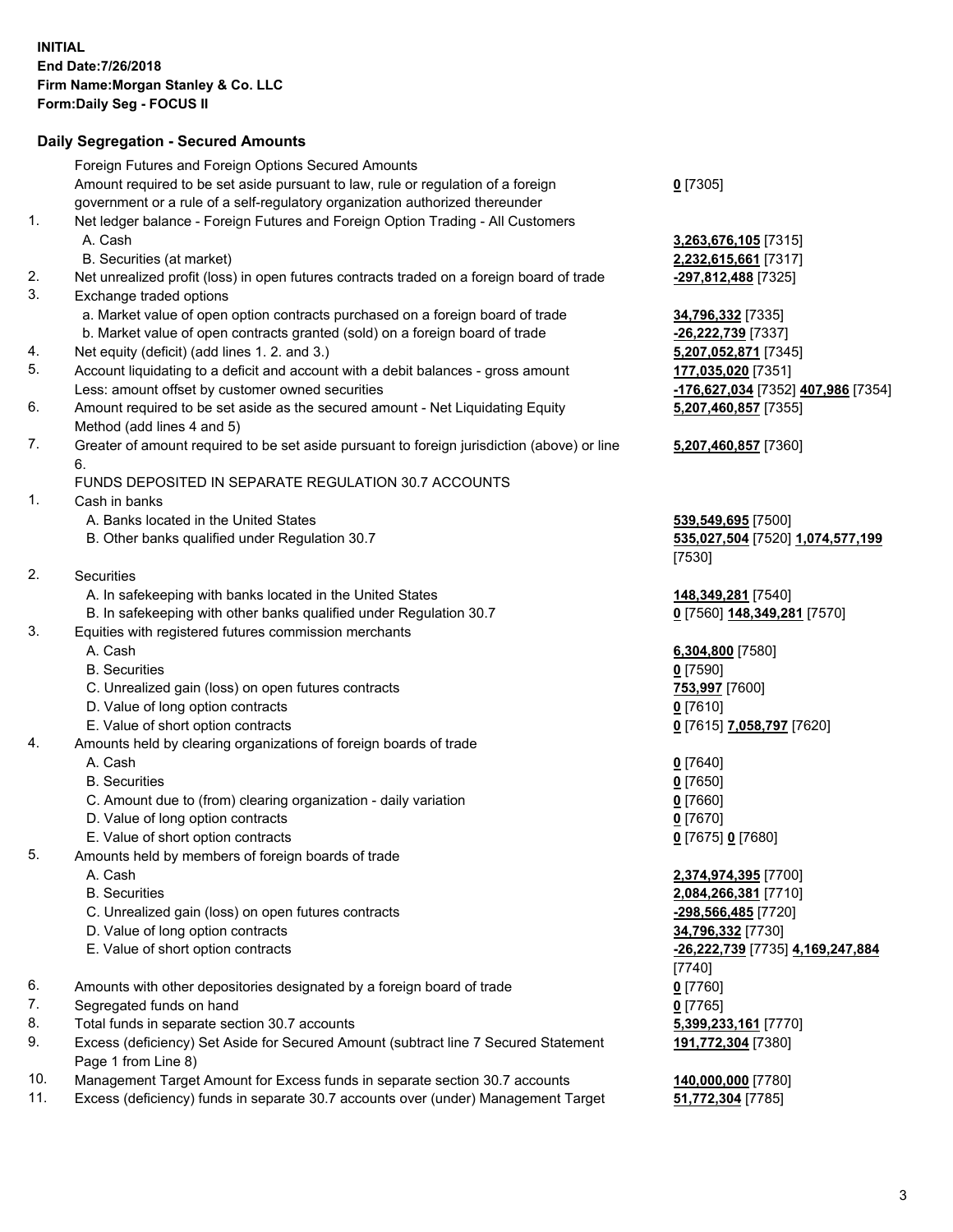|     | Daily Segregation - Segregation Statement                                           |                               |
|-----|-------------------------------------------------------------------------------------|-------------------------------|
|     | SEGREGATION REQUIREMENTS(Section 4d(2) of the CEAct)                                |                               |
| 1.  | Net ledger balance                                                                  |                               |
|     | A. Cash                                                                             | 10,587,898,546 [7010]         |
|     | B. Securities (at market)                                                           | 5,902,961,116 [7020]          |
| 2.  | Net unrealized profit (loss) in open futures contracts traded on a contract market  | 466,748,332 [7030]            |
| 3.  | Exchange traded options                                                             |                               |
|     | A. Add market value of open option contracts purchased on a contract market         | 410,779,658 [7032]            |
|     | B. Deduct market value of open option contracts granted (sold) on a contract market | -537,742,014 [7033]           |
| 4.  | Net equity (deficit) (add lines 1, 2 and 3)                                         | 16,830,645,638 [7040]         |
| 5.  | Accounts liquidating to a deficit and accounts with                                 |                               |
|     | debit balances - gross amount                                                       | 400,878,491 [7045]            |
|     | Less: amount offset by customer securities                                          | -396,231,964 [7047] 4,646,527 |
|     |                                                                                     | [7050]                        |
| 6.  | Amount required to be segregated (add lines 4 and 5)                                | 16,835,292,165 [7060]         |
|     | FUNDS IN SEGREGATED ACCOUNTS                                                        |                               |
| 7.  | Deposited in segregated funds bank accounts                                         |                               |
|     | A. Cash                                                                             | 4,837,619,768 [7070]          |
|     | B. Securities representing investments of customers' funds (at market)              | $0$ [7080]                    |
|     | C. Securities held for particular customers or option customers in lieu of cash (at | 701,526,514 [7090]            |
|     | market)                                                                             |                               |
| 8.  | Margins on deposit with derivatives clearing organizations of contract markets      |                               |
|     | A. Cash                                                                             | 6,647,266,243 [7100]          |
|     | B. Securities representing investments of customers' funds (at market)              | $0$ [7110]                    |
|     | C. Securities held for particular customers or option customers in lieu of cash (at | 5,201,434,602 [7120]          |
|     | market)                                                                             |                               |
| 9.  | Net settlement from (to) derivatives clearing organizations of contract markets     | -110,065,065 [7130]           |
| 10. | Exchange traded options                                                             |                               |
|     | A. Value of open long option contracts                                              | 410,779,658 [7132]            |
|     | B. Value of open short option contracts                                             | -537,742,014 [7133]           |
| 11. | Net equities with other FCMs                                                        |                               |
|     | A. Net liquidating equity                                                           | 12,580,946 [7140]             |
|     | B. Securities representing investments of customers' funds (at market)              | $0$ [7160]                    |
|     | C. Securities held for particular customers or option customers in lieu of cash (at | $0$ [7170]                    |
|     | market)                                                                             |                               |
| 12. | Segregated funds on hand                                                            | $0$ [7150]                    |
| 13. | Total amount in segregation (add lines 7 through 12)                                | 17,163,400,652 [7180]         |
| 14. | Excess (deficiency) funds in segregation (subtract line 6 from line 13)             | 328,108,487 [7190]            |
| 15. | Management Target Amount for Excess funds in segregation                            | 280,000,000 [7194]            |

16. Excess (deficiency) funds in segregation over (under) Management Target Amount Excess

**48,108,487** [7198]